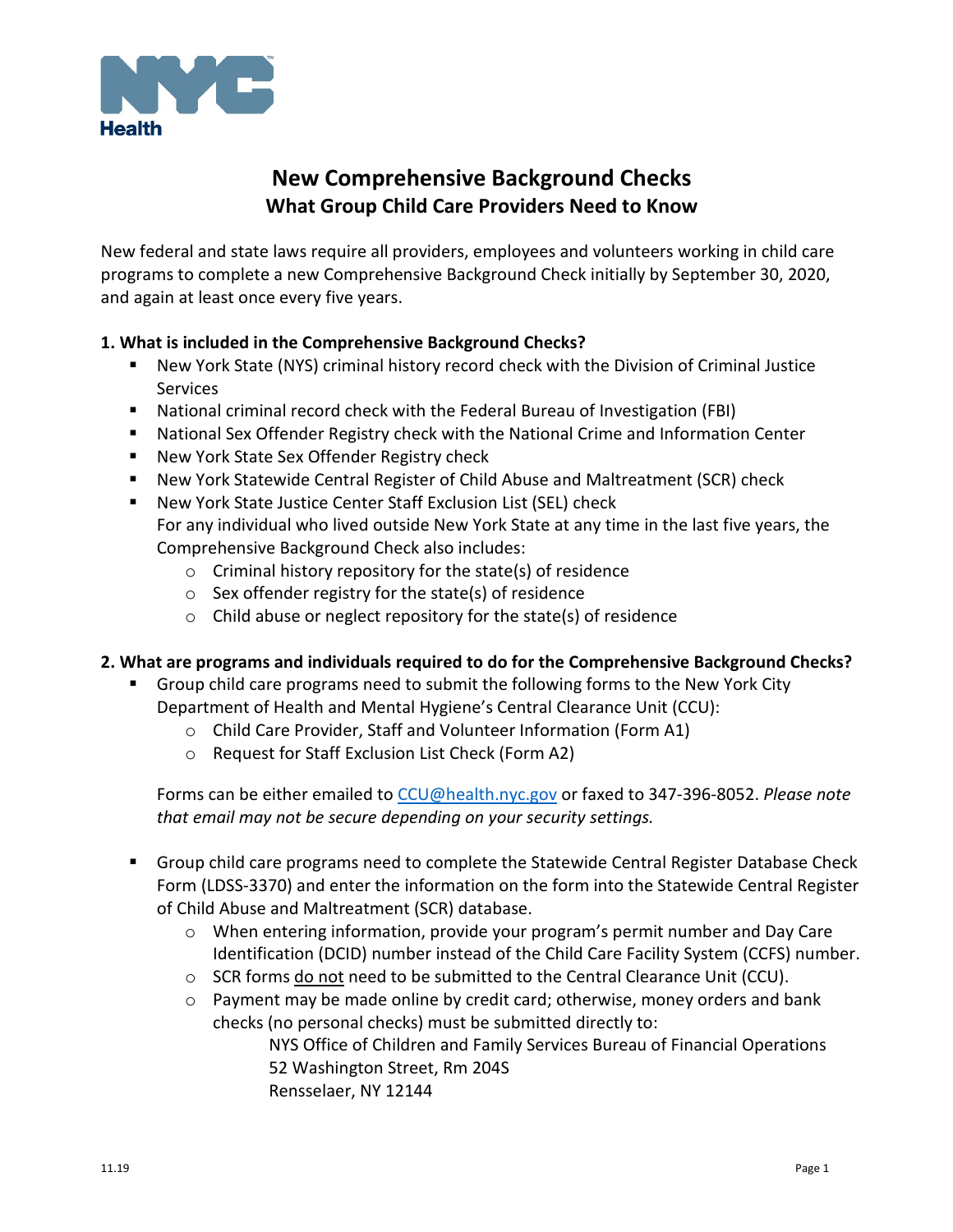- **Fingerprinting** 
	- o Individuals being cleared by the **NYC Department of Investigations (DOI)** need to make two copies of the completed Fingerprinting Identification and Authorization (FPIA) form and submit all three copies (original and two copies) to DOI at the time of their appointment.
	- o Individuals being cleared through the **NYC Department of Education (DOE)** need their programs to nominate them by adding them to their Personnel Eligibility Tracking System (PETS) roster. This will trigger a Nomination Letter that outlines steps for the individual to complete, including a background questionnaire and a visit to 65 Court Street, Brooklyn, New York, 11201, for fingerprinting.
	- o **Fingerprinting is not conducted at NYC Health Department offices.**

# **3. Do all staff — existing and new — need to complete the Comprehensive Background Checks?**

Yes, all staff must be cleared through the new Comprehensive Background Checks. Existing staff previously cleared prior to October 1, 2019, need to be fully cleared by September 30, 2020, and new staff must be cleared before they start working or volunteering (see questions #4 and #5).

# **4. Can existing staff continue to work while being cleared through the Comprehensive Background Checks?**

Yes. Providers, staff and volunteers cleared prior to October 1, 2019, can continue to work at their current program through September 30, 2020. The NYC Health Department will provide more guidance about the implementation schedule when available. Until then, programs should hold on submitting the A-Series packet and requesting new clearances for existing staff and volunteers.

# **5. Can new staff or volunteers start work while being cleared through the Comprehensive Background Checks?**

No. BEFORE the individual starts working, the program must receive written notification from the NYC Health Department that the new staff or volunteer has completed the clearance process and is eligible to work.

# **6. How will the group child care program be notified of the results of the Comprehensive Background Checks?**

Group child care programs will be emailed a final decision letter for each staff or volunteer, indicating whether the individual has been cleared to work. Since these letters will be emailed, programs must have a valid email address that is monitored regularly by program leadership. Be sure to notify [your borough office](https://www1.nyc.gov/assets/doh/downloads/pdf/dc/cc-boro-offices-gcc.pdf) if your program email address changes.

Keep the notification letters on file; they must be made available to the NYC Health Department upon request.